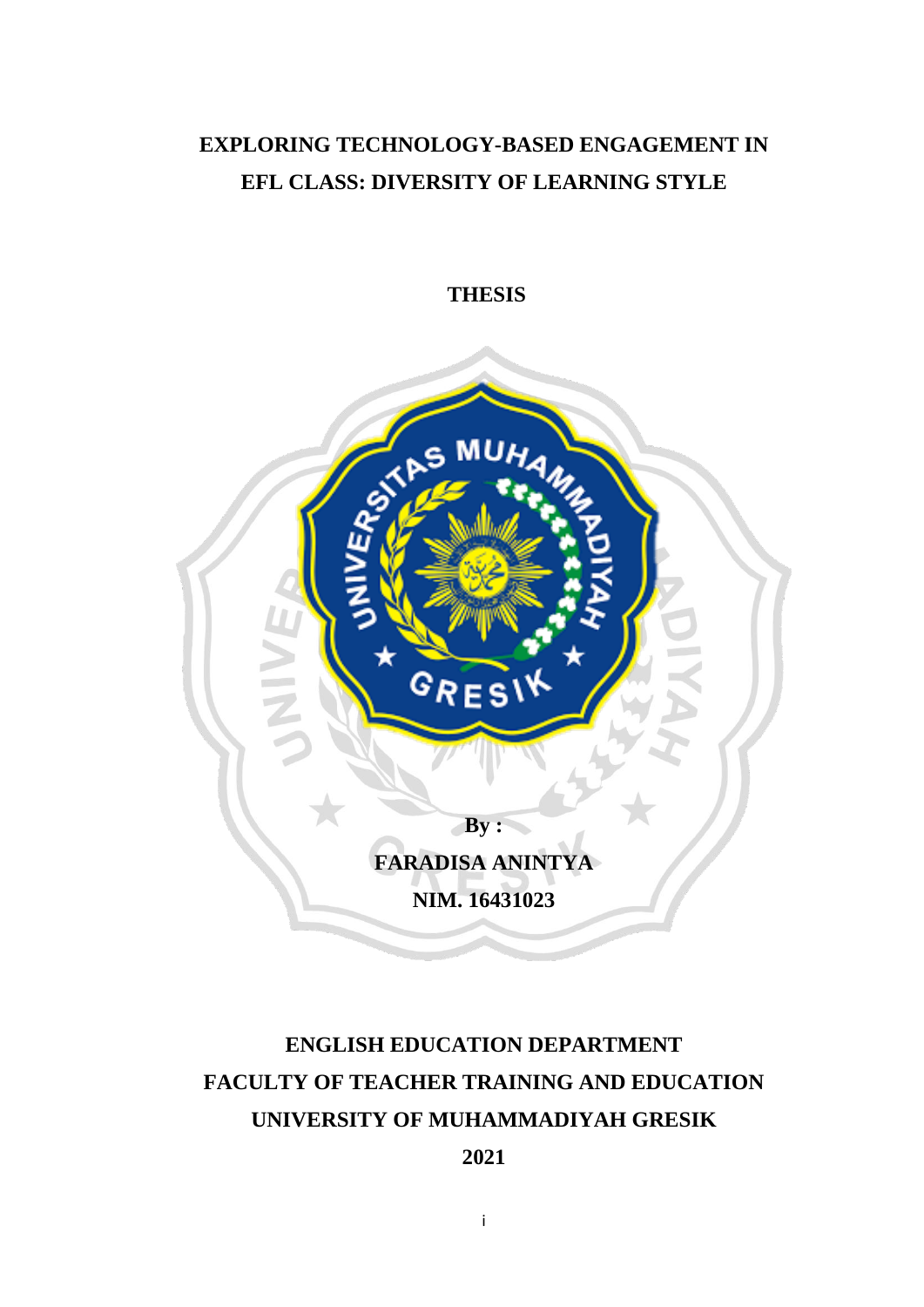#### **ACKNOWLEDGEMENTS**

The preparation of this thesis can be completed properly and on time thanks to the help and support of various parties. Therefore, in this occasion the author would like to thank to:

- 1. Allah SWT who has bestowed His grace and guidance so that author can complete this thesis. And prayer is always devoted to the Prophet Muhammad SAW.
- 2. My mother, my father, and my sister who always gave support and prayer for the completion of this thesis.
- 3. Dr. Yudhi Arifani, M.Pd. and Ulfatul Ma'rifah, M.Pd. as my advisors always gave the best suggestion and direction for my thesis.
- 4. Rohmy Husniah, M.Pd. as the main examiner who has deigned to test my thesis.
- 5. English Education Department students of University of Muhammadiyah Gresik who have deigned to gave responses for my thesis.
- 6. All staff and lecturers at the University of Muhammadiyah Gresik, especially in Faculty of Teacher Training and Education.
- 7. Nurul Masrifah, Febyanti Dewi Wulansari, Kristanty Herawati, and my classmates who always motivate me and become my discussion partners working on this thesis.
- 8. Aria Dirgantara who always provided support, prayers, and assistance to me and has been a good listener for my weariness.
- 9. Google Scholar and internet that make me easier working on this thesis.
- 10. Myself who did not gave up and kept going to finish this thesis.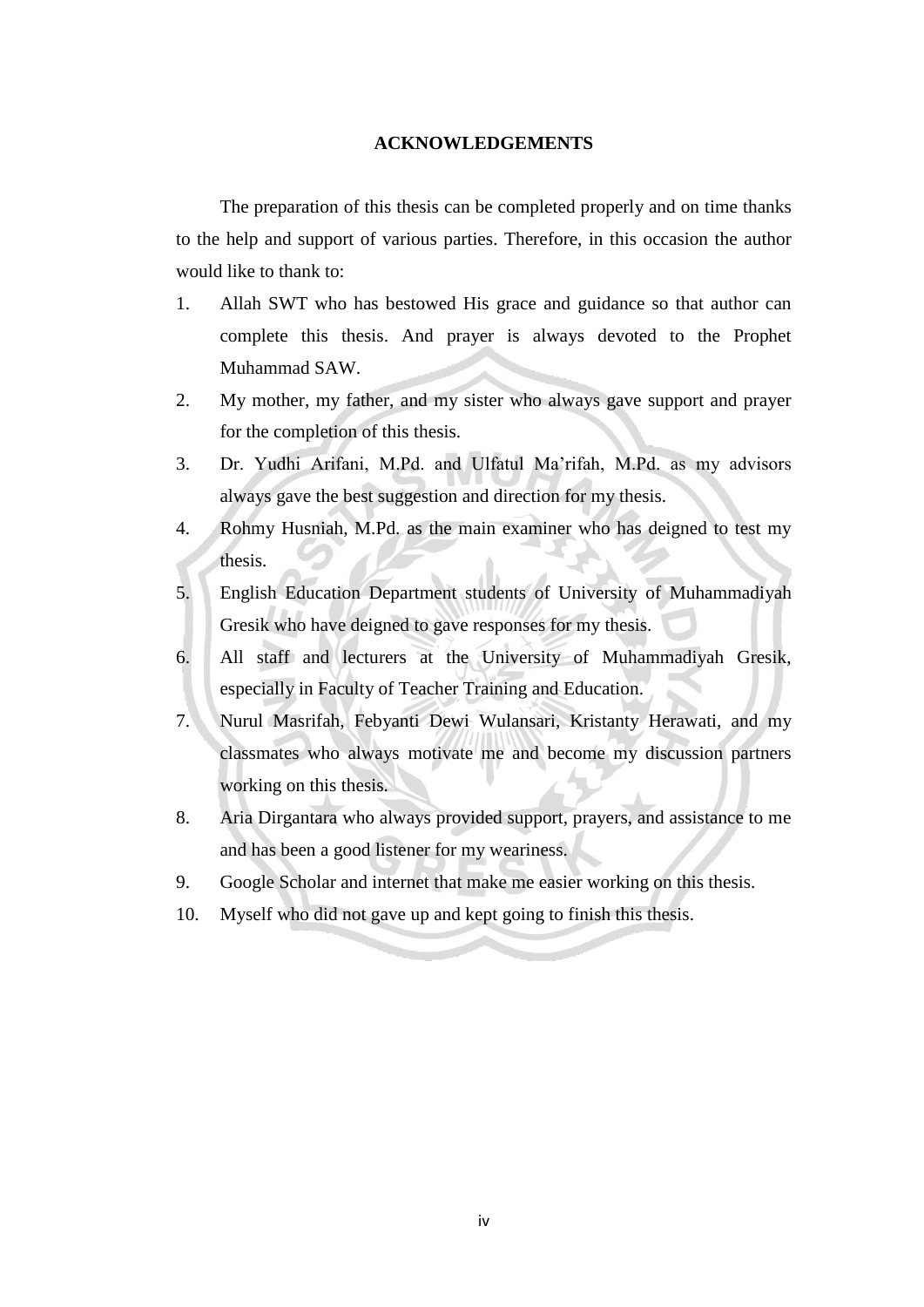#### **ABSTRACT**

Anintya, Faradisa. 2021. *Exploring Technology-Based Engagement in EFL Class: Diversity of Learning Style.*Thesis, English Education Department, Faculty Of Teacher Training And Education, University Of Muhammadiyah Gresik. Advisor: (1) Dr. Yudhi Arifani, M.Pd. (II) Ulfatul Ma'rifah, M.Pd.

#### **Keyword: students' learning style, technology, students' online engagement**

This research aimed to find out the influence of EFL students' learning style on students' online engagement using technology-based learning in online environment. This is a quantitative research with survey method. Data were collected with two questionnaire. Data analysis method used Pearson correlation and multiple regression analysis. Respondent in this research were 127 English Education Department students at University of Muhammadiyah Gresik in the odd semester of the 2020/2021 academic year. This research found that EFL students' learning style have a positive correlation on students' online engagement and the learning style type most influences students' online engagement is Tactile learning style.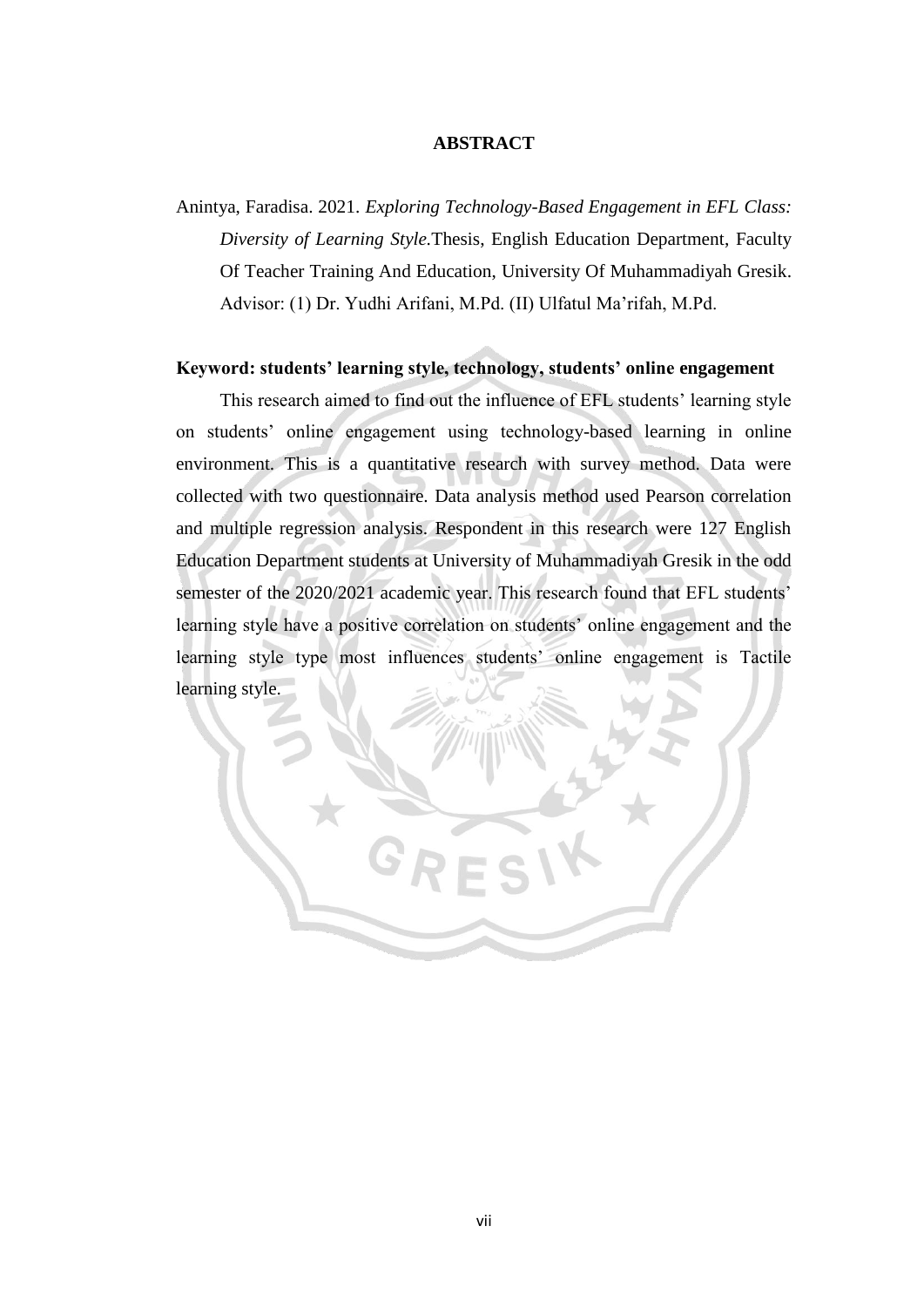#### **TABLE OF CONTENTS**

| TABLE OF CONTENTS                                     |  |
|-------------------------------------------------------|--|
|                                                       |  |
|                                                       |  |
|                                                       |  |
|                                                       |  |
|                                                       |  |
|                                                       |  |
|                                                       |  |
|                                                       |  |
|                                                       |  |
|                                                       |  |
| 2.2 STUDENTS' LEARNING ENGAGEMENT IN TECHNOLOGY-BASED |  |
| LEARNING<br>2.3 LEARNING STYLES                       |  |
|                                                       |  |
| 2.4 LEARNING STYLE AND TECHNOLOGY-BASED LEARNING11    |  |
|                                                       |  |
|                                                       |  |
|                                                       |  |
|                                                       |  |
|                                                       |  |
|                                                       |  |
|                                                       |  |
|                                                       |  |
|                                                       |  |
|                                                       |  |
|                                                       |  |
|                                                       |  |
|                                                       |  |
|                                                       |  |
| 4.3 FINDING OF THE SECOND RESEARCH QUESTION 26        |  |
|                                                       |  |
|                                                       |  |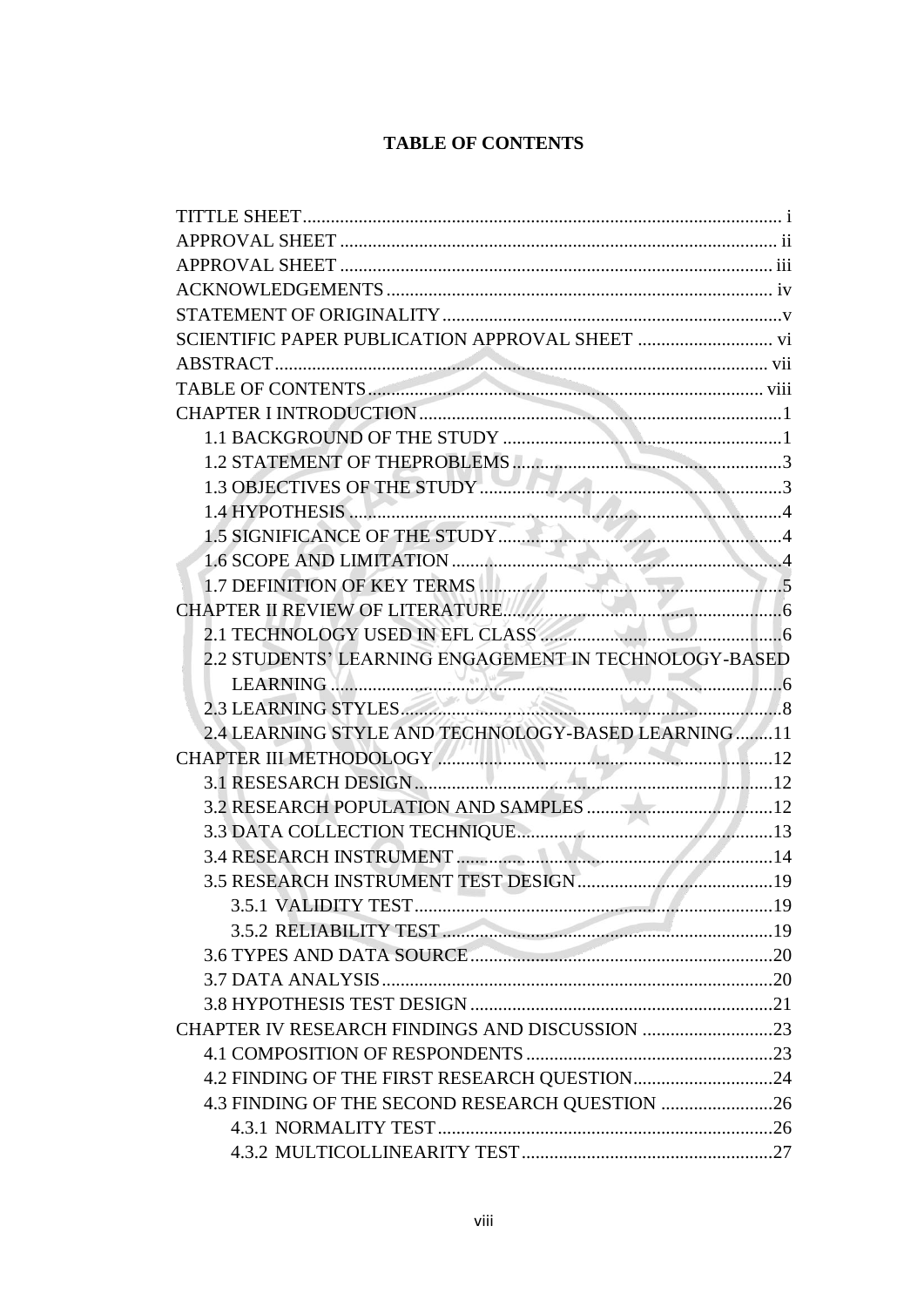|                                                      | 27         |
|------------------------------------------------------|------------|
|                                                      |            |
|                                                      |            |
|                                                      |            |
|                                                      |            |
|                                                      |            |
| 4.5.1 THE RELATIONSHIP BETWEEN LEARNING STYLE AND    |            |
|                                                      |            |
| 4.5.2 LEARNING STYLE THAT THE MOST ENGAGE IN ONILINE |            |
|                                                      | 34         |
|                                                      |            |
|                                                      |            |
|                                                      |            |
|                                                      |            |
| 41                                                   |            |
|                                                      |            |
| I IST OF APPENDIXES                                  | $\Delta$ 3 |

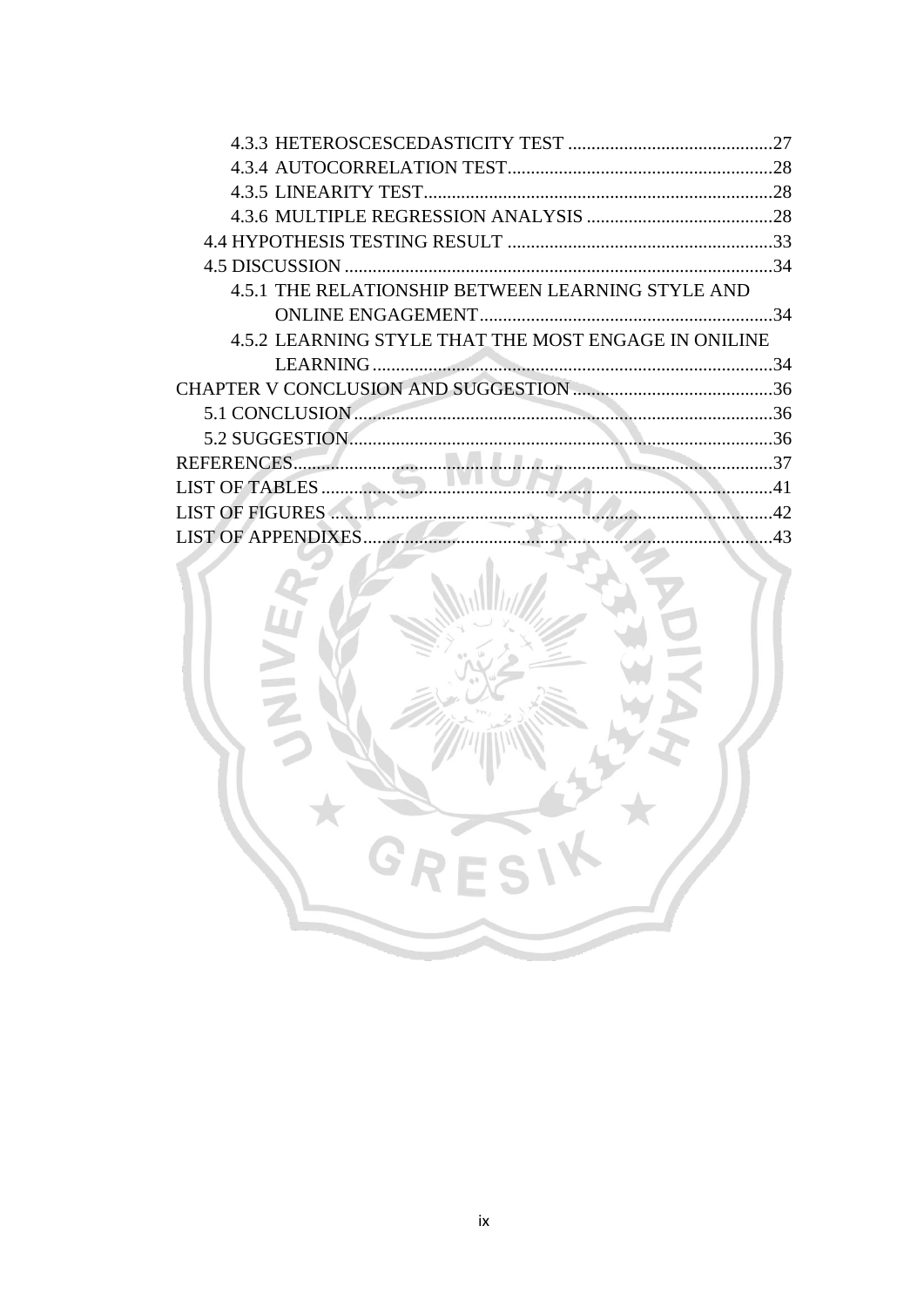#### **LIST OF TABLES**

- Table 1 : Questionnaire Items Table
- Table 2 : Composition of Respondents Table
- Table 3 : Correlation of Learning Style and Online Engagement Table
- Table 4 : Variable Entered/Removed Table
- Table 5 : Model Summary Table
- Table 6 : Anova Table

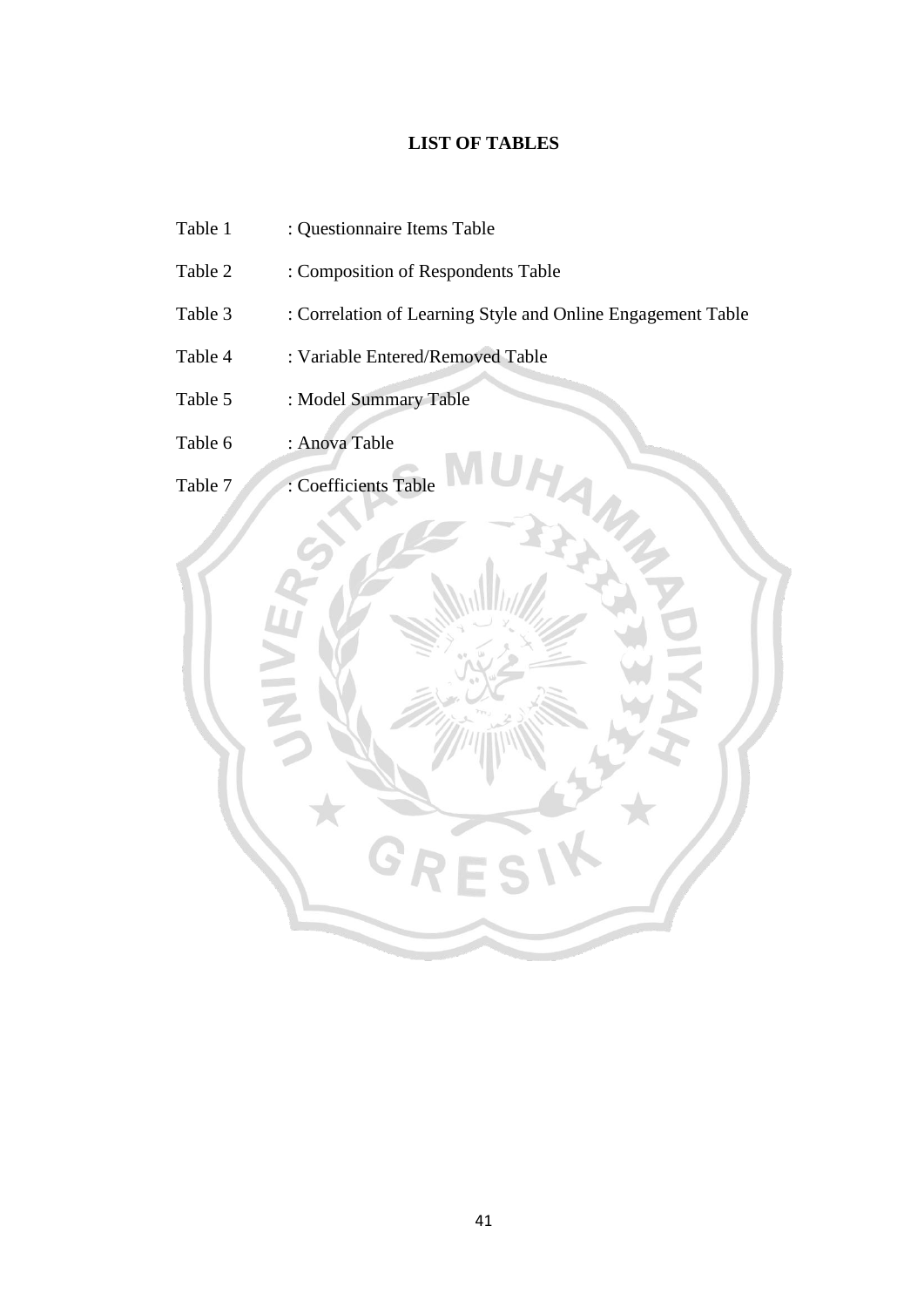### **LIST OF FIGURES**

- Figure 1 : Number of Students Diagram
- Figure 2 : Correlation of Learning Style and Online Engagement Scatterplot

Graph